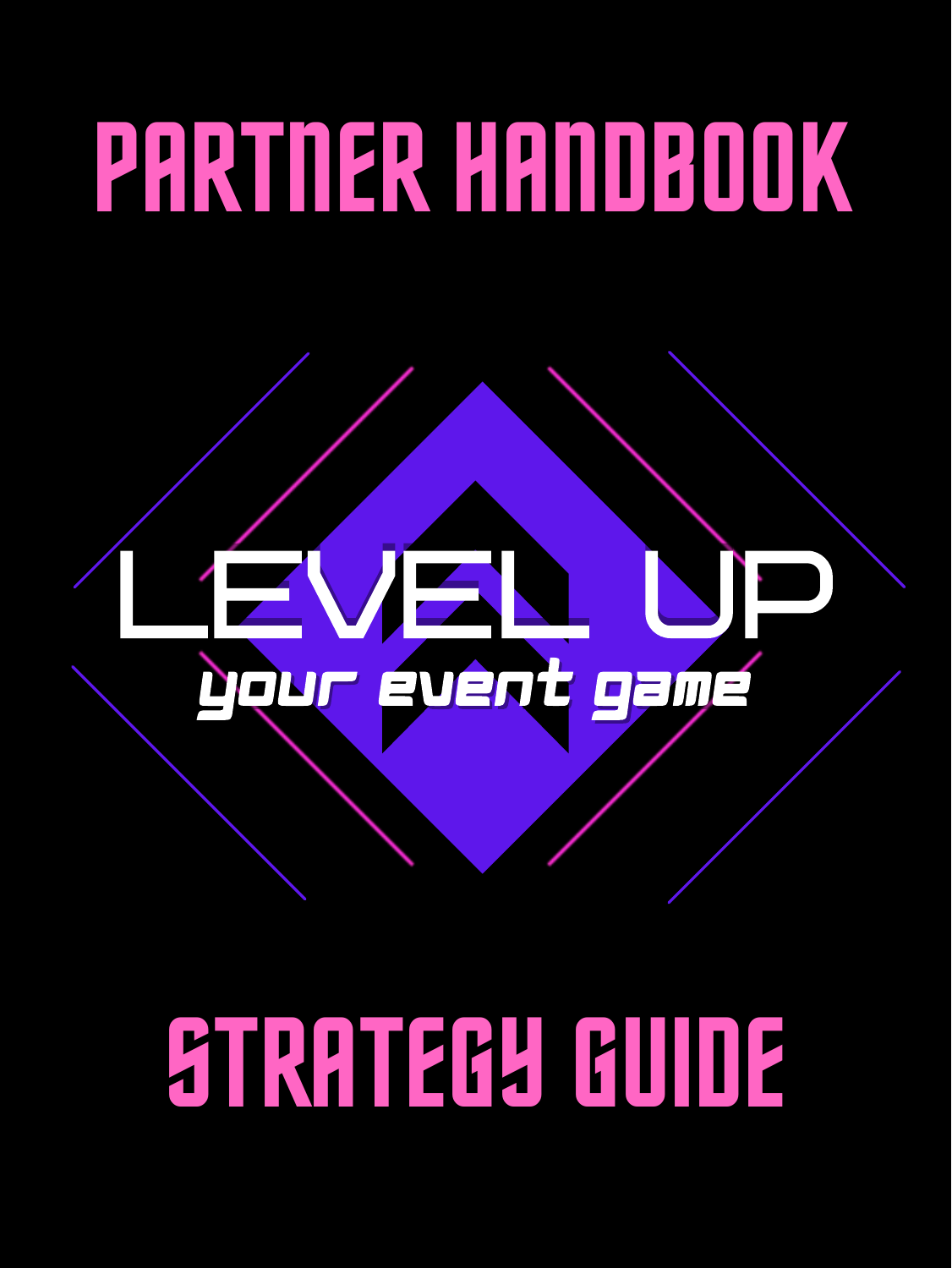## GETTING STARTED

Hi there!

Thank you for your interest in partnering with our event: Level Up Your Event Game! Let us design for you so you can win at designing for others!

We believe in a win-win strategic partnership. Of course, this is difficult when every partner reading this has different goals within their own company. Social media spotlights are fun, but what if it' s on a platform your company is not on? What if you have specific things you are trying to achieve that are not mentioned anywhere on this document?

This partnership is different. We are different. We have taken 30 items and broke them into three levels of ten items each based on measurable ROI and exposure to our participants. You select a level of partnership you would like to commit too. Then, you choose any FIVE items within that level that helps meet your organization 's

goals and objectives. We get the support we need to cover costs and you get a completely customizable sponsorship! Win-win!

The amounts listed are for monetary support. What is your money going to? In addition to paying for our overhead costs of the event, your money goes to support students who are passionate about the event management field. These students are affiliated with the Hospitality and Tourism program at UNL and any excess funds pay for internships related to this event. Talk about a win-win-win!

We know this little thing called a pandemic came and wiped us all out and money might be tight. We are happy to discuss in-kind sponsorships that are also a win-win, though the amounts will not be directly transferable to the amounts in this document! We are also more than happy to discuss additional options that may not be listed on this document. Contact us today so we can design for you!

> Level Up Your Event Game Planning Committee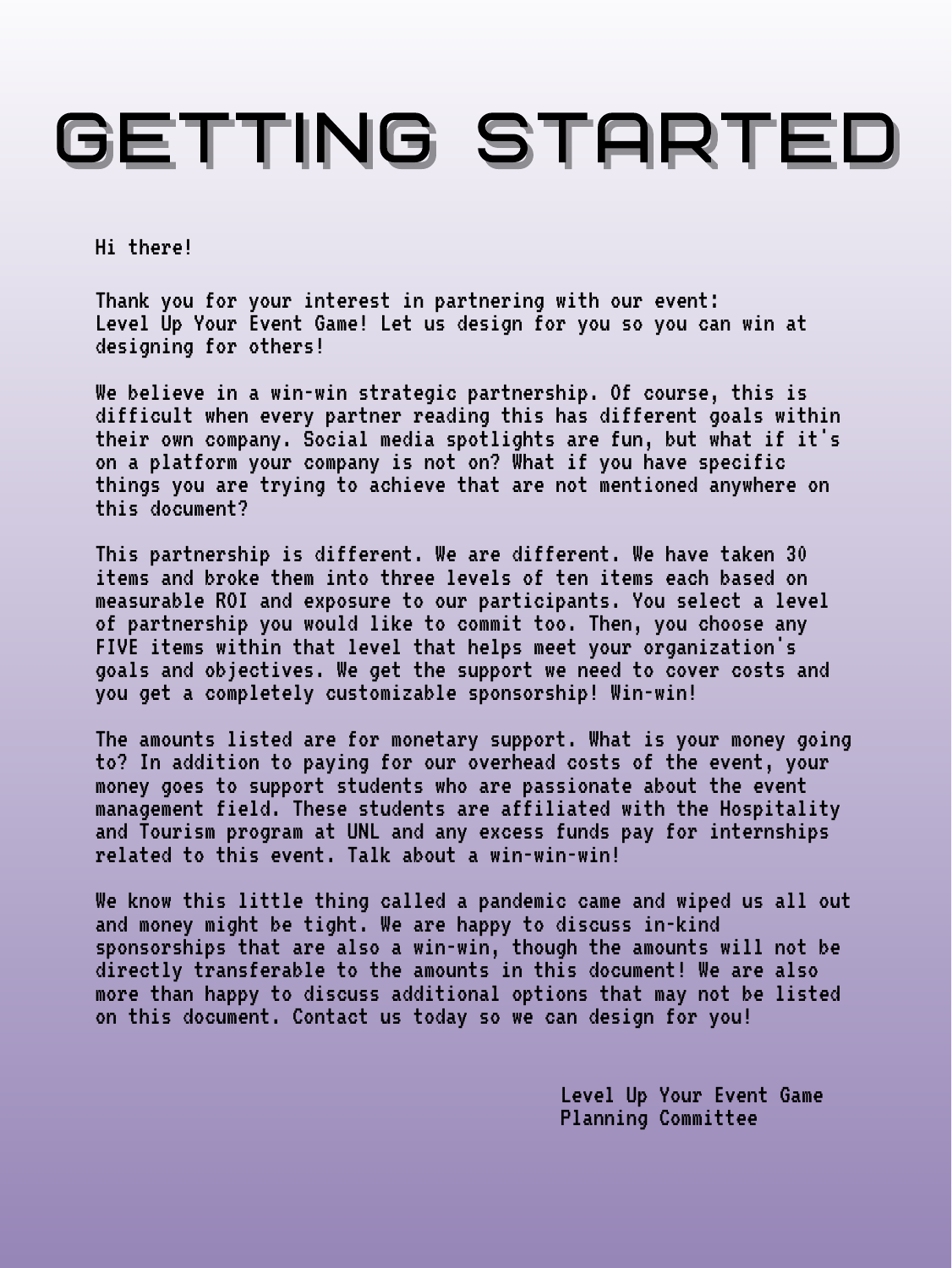## LEVEL SELECTION

#### RULES OF GAME PLAY:

- 1) SELECT YOUR LEVEL OF PARTNERSHIP
- 2) CHOOSE ANY FIVE ITEMS IN YOUR LEVEL (OUT OF 10) AS PART OF YOUR PARTNERSHIP
- 3) IF EXPERT OR ADVANCED, YOU ALSO CHOOSE FIVE ITEMS FROM EACH LEVEL BELOW YOURS

FINE PRINT: PRICES LISTED ARE FOR MONETARY SUPPORT, FOR IN-KIND PARTNERSHIP PLEASE CONTACT DIRECTLY TO DISCUSS BENEFITS

### $\gg$  EXPERT

One ticket to the in-person event

- Sponsor a speaker
- Have dedicated time to play a commercial about your organization
- Access to an exclusive behind-the-scenes experience with a speaker

**(S) \$1,000** 



Three minutes at the beginning of a session and introduce the speaker  $\Box$  Five tickets to our online conference experience Guest feature on the Extraordinary Events Podcast Lead a fireside chat/breakout room discussion (content focused) Add three questions to our pre or post-event survey Customizable space per your goals: bathrooms, parking, selfie spot etc

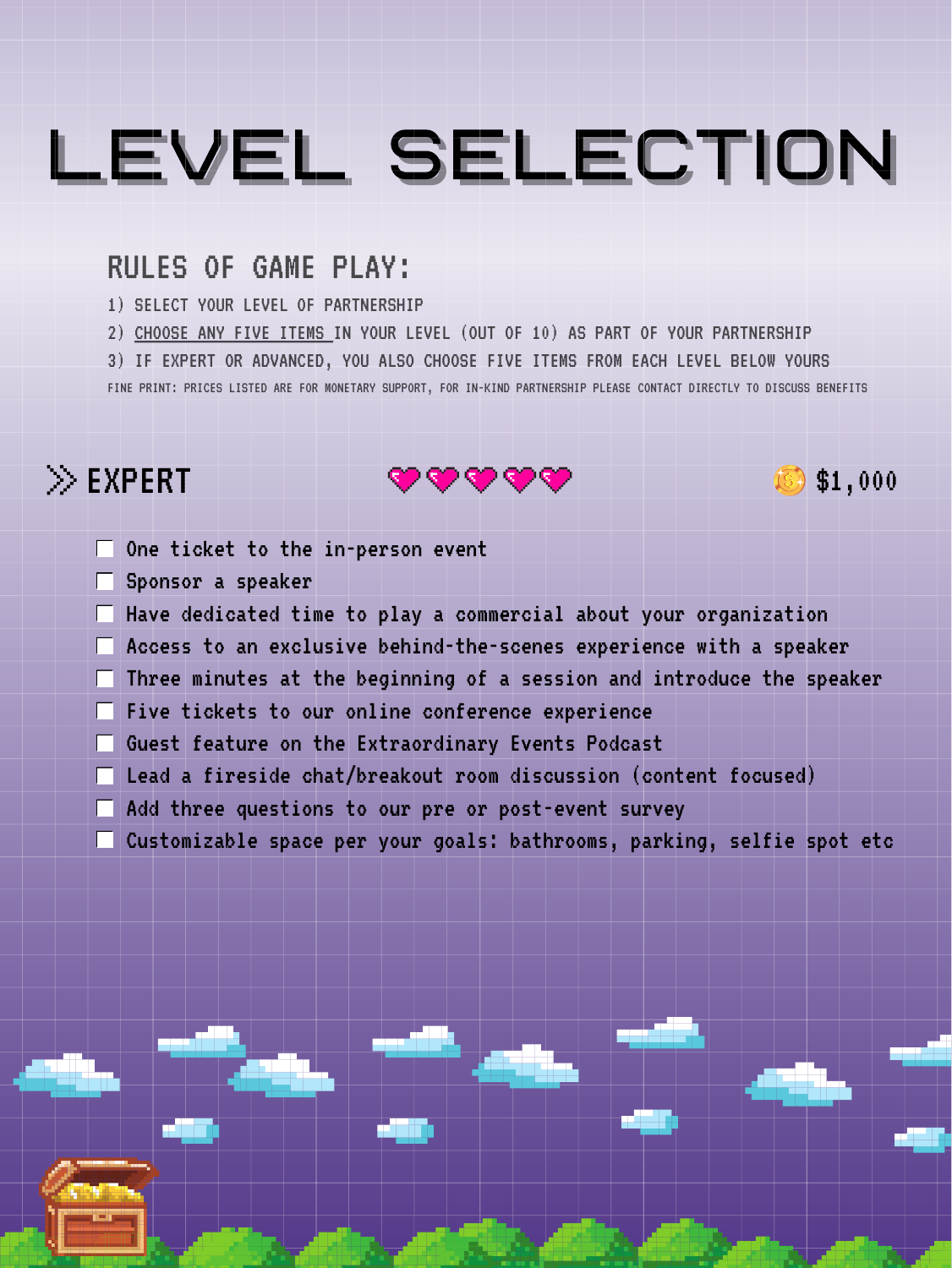## LEVEL SELECTION

### $\gg$  ADVANCED



- Hyperlinked name in one pre-conference email
- $\Box$  Lead a non-content based breakout online (networking, meditation, etc.)
- Mention from stage as one of our sponsors
- Logo included on our conference website
- Sponsor a student to attend online includes a meet and greet
- $\Box$  Three tickets to our online conference experience
- Have a quarter page ad in our conference program
- Item included in speaker gift bags (you provide item)
- Item in event mailer box (you provide approved item within dimensions)
- Item in registration bag for in-person attendees (you provide item)

#### $\gg$  INTERMEDIATE

❤❤

- $\Box$  Name in one pre-conference email
- $\Box$  Spotlight on either Extraordinary Events or HRTM Facebook page
- Spotlight on Extraordinary Events Instagram page
- Share your created content on our TikTok page
- Name listed on conference website
- Written name in program
- $\Box$  Receive a list of attendee names/emails (that have not opted out)
- One ticket to our online conference experience
- Access to online lounge
- Your own rotating slide during breaks (in-person and online)